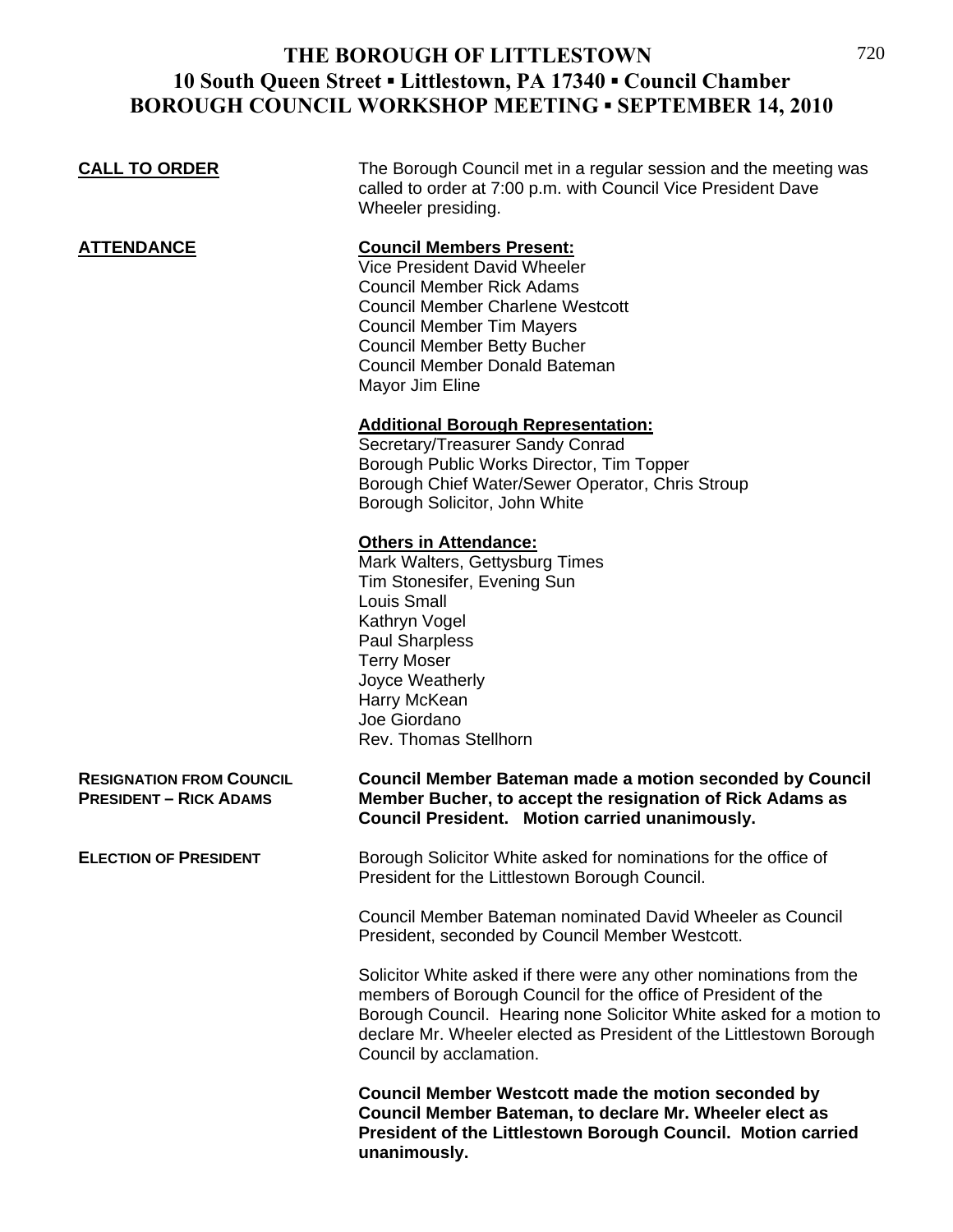721

|                                                          | The meeting was turned over to Council President Wheeler to<br>conduct the nominations of Council Vice President.                                                                                                                                                                                                                                                                                                                                               |
|----------------------------------------------------------|-----------------------------------------------------------------------------------------------------------------------------------------------------------------------------------------------------------------------------------------------------------------------------------------------------------------------------------------------------------------------------------------------------------------------------------------------------------------|
| <b>ELECTION OF VICE PRESIDENT</b>                        | Council President Wheeler asked for nominations for the office of<br>Vice President.                                                                                                                                                                                                                                                                                                                                                                            |
|                                                          | Council Member Bucher nominated Council Member Tim Mayers for<br>the office of Vice President, seconded by Council Member Westcott.                                                                                                                                                                                                                                                                                                                             |
|                                                          | Council President Wheeler asked if there were any other nominations<br>for the office of Vice President of the Borough Council. Hearing none<br>Council President Wheeler asked for a motion to declare Mr. Mayers<br>elect as Vice President of the Littlestown Borough Council by<br>acclamation.                                                                                                                                                             |
|                                                          | <b>Council Member Bucher made a motion seconded by Council</b><br>Member Bateman, to declare Mr. Mayers elect as Vice President<br>of the Littlestown Borough Council. Motion carried<br>unanimously.                                                                                                                                                                                                                                                           |
| <b>APPROVAL OF MINUTES</b>                               |                                                                                                                                                                                                                                                                                                                                                                                                                                                                 |
| AUGUST24, 2010 REGULAR<br><b>MEETING MINUTES</b>         | <b>Council Member Bateman made a motion seconded by Council</b><br>Member Bucher, to waive the reading of the August 24, 2010<br>Littlestown Borough Regular Meeting Minutes and approve.<br>Motion carried unanimously.                                                                                                                                                                                                                                        |
| <b>AUGUST 30, 2010 SPECIAL</b><br><b>MEETING MINUTES</b> | <b>Council Member Bateman made a motion seconded by Council</b><br>Member Bucher, to waive the reading of the August 30, 2010<br>Littlestown Borough Special Meeting Minutes and approve with<br>the following correction:<br>Delete Borough Manager Linda Hess from "Additional<br>$\bullet$<br><b>Borough Representation"</b><br>Motion carried unanimously.                                                                                                  |
| <b>APPROVAL AND</b><br><b>PAYMENT OF BILLS</b>           | Council Member Bateman made a motion seconded by<br>Council Member Westcott, to approve the accounts payable for<br>the General, Swimming Pool, Water, Sewer and Payroll Funds<br>totaling \$26,226.20 for the dates of August 17, 2010 to<br>September 7, 2010 and the Payroll disbursements for a total of<br>\$43,976.86 from the period of August 8, 2010 to September 3,<br>2010 whereas the combined total is \$70,203.06. Motion carried<br>unanimously. |
| <b>COMMUNITY RELATIONS</b><br><u>REPORT</u>              | <b>Council Member Bucher made a motion seconded by Council</b><br>Member Westcott, to approve the financial report for August 24,<br>2010. Motion carried unanimously.                                                                                                                                                                                                                                                                                          |
| <b>CHRISTMAS AT THE SQUARE</b>                           | With Christmas fast approaching we need someone to head the<br>Christmas at the Square event.                                                                                                                                                                                                                                                                                                                                                                   |

Council Member Bucher volunteered to be in charge of the event.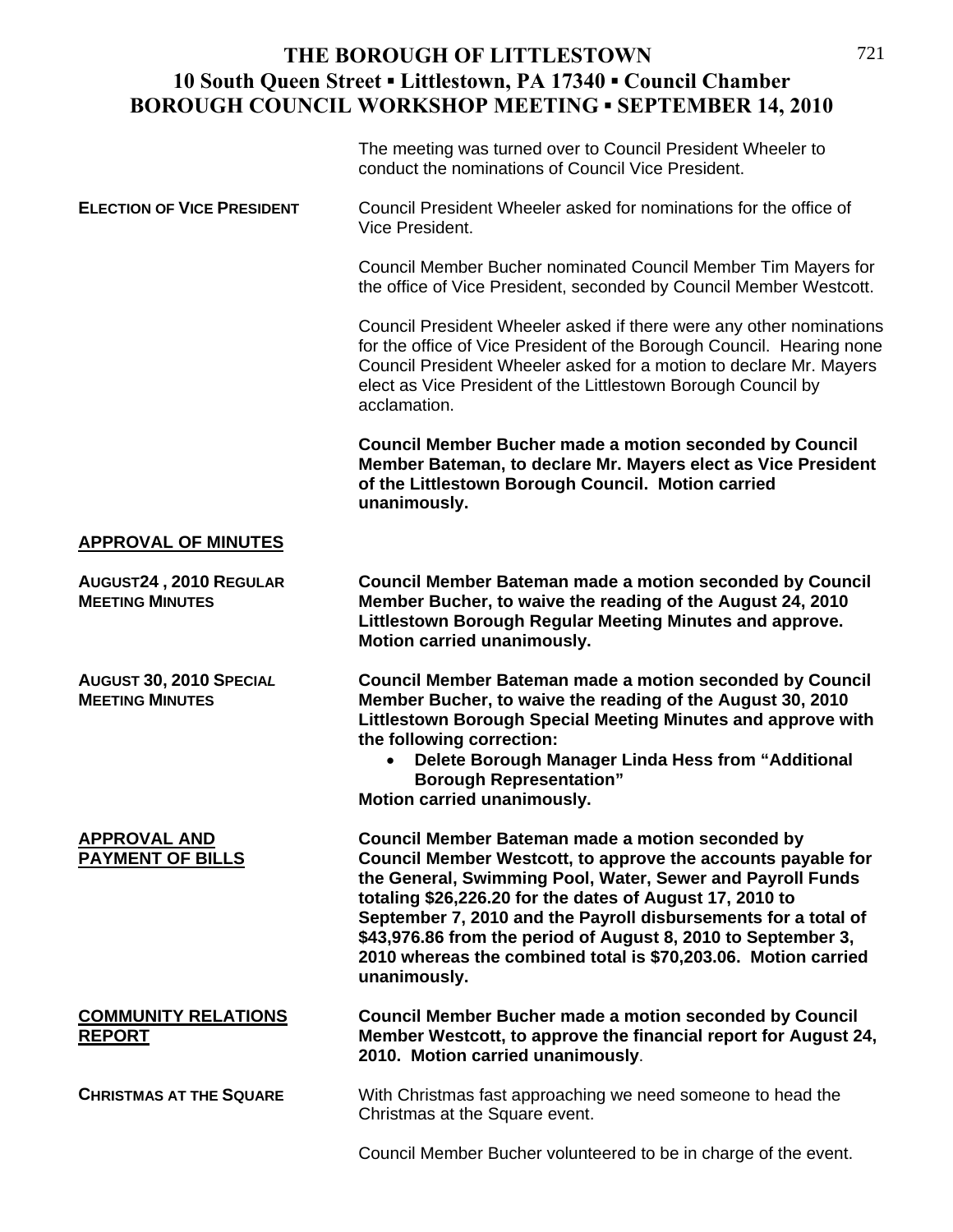## **CORRESPONDANCE**

| <b>ACBA MEETING</b>                | A reminder to Council that the ACBA Meeting will be held on<br>Monday, September 20, 2010 at 6:15 pm. The meeting will be held<br>at the Pike, Gettysburg, PA.                                                                                                                                                                                                                                                                                                                                  |
|------------------------------------|-------------------------------------------------------------------------------------------------------------------------------------------------------------------------------------------------------------------------------------------------------------------------------------------------------------------------------------------------------------------------------------------------------------------------------------------------------------------------------------------------|
| <b>DONATION BY BOB'S COLLISION</b> | Council President Wheeler stated that Bob's Collision Center<br>donated \$1,000.00 towards the Crouse Park Project.                                                                                                                                                                                                                                                                                                                                                                             |
| <b>FALL LEADERSHIP CONFERENCE</b>  | The Pennsylvania State Association of Boroughs will be holding a<br>Fall Leadership Conference at the Wyndham Gettysburg on October<br>15-17, 2010. Borough Secretary Conrad informed Council to let her<br>know if anyone would be attending the conference.                                                                                                                                                                                                                                   |
| <b>PUBLIC COMMENT</b>              |                                                                                                                                                                                                                                                                                                                                                                                                                                                                                                 |
|                                    | Mr. Joe Girodano and Mr. Paul Sharpless asked Council why the<br>Borough Manager, Linda Hess was let go. Council stated that it was<br>a personnel matter. Mr. Sharpless asked Council to be put on the<br>agenda for the Regular meeting for further discussion.                                                                                                                                                                                                                               |
|                                    | Rev. Thomas Stellhorn and Ms. Vogel had concerns regarding the<br>moving forward of the Library. Council assured them that the<br>Borough will be moving forward with all projects. The only thing that<br>has changed is personnel and the commitments the Borough has will<br>not change.                                                                                                                                                                                                     |
|                                    | Mr. John Aldridge came before Council to discuss a letter dated<br>September 1, 2010, from Lynn Lee Construction regarding the<br>proposed Murphy Farm development located in Union Township. Mr.<br>Aldridge stated that he is not a spokes person for Lynn Lee<br>Construction nor is he out to promote the development. He does feel<br>that this would be a benefit to the Borough to allow the water and<br>sewer to be ran to the development and Council should consider the<br>request. |
|                                    | Mr. Terry Moser feels that the Borough should not be paying \$750<br>rent a month for the new Library.                                                                                                                                                                                                                                                                                                                                                                                          |
| <b>RECESS</b>                      | Council Member Bateman made a motion, seconded by Council<br>Member Westcott, to recess the open session for an executive<br>session to discuss potential litigation. Motion carried<br>unanimously.                                                                                                                                                                                                                                                                                            |
|                                    | The meeting was recessed at 7:40pm.                                                                                                                                                                                                                                                                                                                                                                                                                                                             |
| <b>RECONVENE</b>                   | Council President Wheeler reconvened the meeting at 9:55 pm.<br>There was no action taken.                                                                                                                                                                                                                                                                                                                                                                                                      |
| <b>ADDITIONAL COMMENTS</b>         |                                                                                                                                                                                                                                                                                                                                                                                                                                                                                                 |
| <b>SECRETARY CONRAD</b>            | Secretary Conrad informed Council of the following:<br>Things are moving forward with the KVS Financial Package.                                                                                                                                                                                                                                                                                                                                                                                |